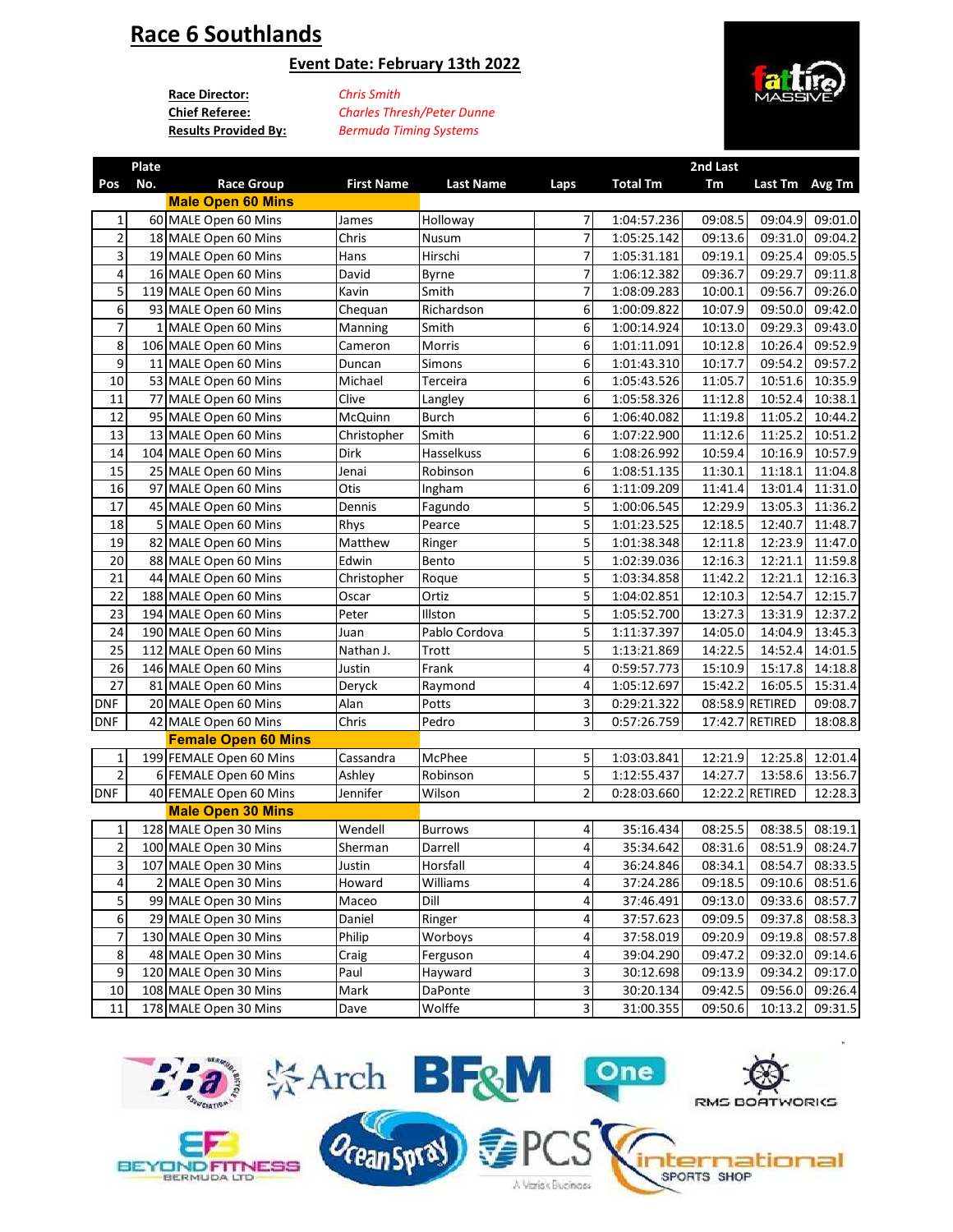# **Race 6 Southlands**

### **Event Date: February 13th 2022**

**Race Director:** *Chris Smith* **Chief Referee:**

**Results Provided By:** *Bermuda Timing Systems Charles Thresh/Peter Dunne*



|                         | Plate |                            |                   |                    |                         |                 | 2nd Last |                |                 |
|-------------------------|-------|----------------------------|-------------------|--------------------|-------------------------|-----------------|----------|----------------|-----------------|
| Pos                     | No.   | <b>Race Group</b>          | <b>First Name</b> | <b>Last Name</b>   | Laps                    | <b>Total Tm</b> | Tm       | Last Tm Avg Tm |                 |
| 12                      |       | 98 MALE Open 30 Mins       | Matthew           | Carr               | 3                       | 31:53.393       | 09:56.5  | 10:56.7        | 09:53.0         |
| 13                      |       | 8 MALE Open 30 Mins        | Holger            | Eiselt             | 3                       | 34:15.333       | 10:51.1  | 11:07.4        | 10:37.1         |
| 14                      |       | 135 MALE Open 30 Mins      | Tom               | Johansmeyer        | 3                       | 34:18.959       | 10:41.5  | 11:16.1        | 10:33.6         |
| 15                      |       | 124 MALE Open 30 Mins      | <b>Bruno</b>      | Teixeira           | 3                       | 35:49.703       | 11:10.8  | 11:22.9        | 11:03.3         |
| 16                      |       | 43 MALE Open 30 Mins       | Ryan              | Wilson             | 3                       | 38:39.993       | 10:57.9  | 11:20.1        | 12:01.6         |
| 17                      |       | 189 MALE Open 30 Mins      | Jesus             | Spinetti           | $\overline{\mathbf{c}}$ | 30:11.825       | 14:11.9  | 13:25.6        | 13:48.8         |
|                         |       | <b>Female Open 30 Mins</b> |                   |                    |                         |                 |          |                |                 |
| 1                       |       | 21 FEMALE Open 30 Mins     | Jennifer          | Lightbourne        | 3                       | 32:12.803       | 10:01.5  | 09:59.9        | 09:44.3         |
| $\overline{\mathbf{c}}$ |       | 33 FEMALE Open 30 Mins     | Christine         | Soutter            | 3                       | 33:45.195       | 10:21.0  | 10:30.7        | 10:11.4         |
| 3                       |       | 50 FEMALE Open 30 Mins     | Zina              | Jones              | 3                       | 34:20.110       | 10:37.8  | 10:43.3        | 10:25.9         |
| 4                       |       | 96 FEMALE Open 30 Mins     | Alexandra         | Wilberz            | 3                       | 37:04.719       | 11:38.0  | 11:16.1        | 11:15.5         |
| 5                       |       | 129 FEMALE Open 30 Mins    | Florence          | Pedro              | з                       | 43:32.153       | 13:06.6  | 13:40.9        | 13:19.7         |
|                         |       | <b>Male 13-16</b>          |                   |                    |                         |                 |          |                |                 |
| 1                       |       | 101 MALE 13-16             | Jackson           | Langley            | 4                       | 33:05.613       | 08:03.3  | 08:04.2        | 07:48.9         |
| $\overline{2}$          |       | 14 MALE 13-16              | Gordon            | Smith              | 4                       | 36:16.087       | 08:17.7  | 08:27.2        | 08:29.6         |
| 3                       |       | 171 MALE 13-16             | Wyatt             | Hall               | 4                       | 36:33.504       | 08:26.5  | 08:34.2        | 08:33.6         |
| 4                       |       | 26 MALE 13-16              |                   | Moniz              | 3                       | 29:21.344       | 09:01.1  | 09:11.6        | 09:00.5         |
| 5                       |       |                            | Zachary<br>Ollie  |                    | 3                       |                 |          |                |                 |
|                         |       | 90 MALE 13-16              |                   | Hayward            |                         | 30:11.901       | 09:26.7  | 09:33.5        | 09:18.2         |
| 6<br>$\overline{7}$     |       | 38 MALE 13-16              | Joshua            | Wilson             | 3                       | 32:05.973       | 09:45.9  | 10:31.1        | 09:54.2         |
|                         |       | 4 MALE 13-16               | James             | MacFarlane         | 3                       | 32:46.682       | 10:04.4  | 10:33.7        | 10:07.5         |
| 8                       |       | 103 MALE 13-16             | Ramsay            | Soutter            | 3                       | 34:12.671       | 10:29.5  | 11:12.7        | 10:34.1         |
| 9                       |       | 51 MALE 13-16              | Hudson            | Ferris             | з                       | 36:53.498       | 11:28.8  | 12:32.8        | 11:26.8         |
|                         |       | Female 13-16               |                   |                    |                         |                 |          |                |                 |
| 1                       |       | 56 FEMALE 13-16            | S'Nya             | Cumbermack         | $\overline{\mathbf{3}}$ | 36:55.431       | 11:36.4  | 11:49.4        | 11:24.9         |
| $\overline{2}$          |       | 52 FEMALE 13-16            | Skye              | Ferguson           | $\overline{3}$          | 39:07.765       | 11:57.5  | 12:16.1        | 11:57.8         |
|                         |       | Male 12 & Under            |                   |                    |                         |                 |          |                |                 |
| 1                       |       | 78 MALE 12 & Under         | Makao             | <b>Butterfield</b> | 6                       | 15:57.806       | 02:39.9  | 02:41.4        | 02:33.6         |
| $\overline{\mathbf{c}}$ |       | 79 MALE 12 & Under         | Jeon              | Wolfe              | 6                       | 17:05.247       | 02:48.0  | 02:56.1        | 02:43.2         |
| 3                       |       | 110 MALE 12 & Under        | Ray               | Richardson         | 6                       | 17:06.223       | 02:46.8  | 02:42.9        | 02:43.9         |
| 4                       |       | 80 MALE 12 & Under         | Rylan             | Desilva            | 6                       | 17:09.135       | 02:40.9  | 02:40.8        | 02:44.0         |
| 5                       |       | 58 MALE 12 & Under         | Dylan             | Eiselt             | 6                       | 17:41.605       | 02:54.7  | 03:01.8        | 02:49.0         |
| 6                       |       | 116 MALE 12 & Under        | Philando          | Hill III           | 5                       | 15:04.278       | 02:45.1  | 02:51.0        | 02:49.0         |
| $\overline{7}$          |       | 150 MALE 12 & Under        | Grayson           | <b>Tavares</b>     | 5                       | 15:43.681       | 03:03.9  | 03:01.7        | 02:58.9         |
| 8                       |       | 91 MALE 12 & Under         | Aaron             | Lee                | 5                       | 16:01.166       | 03:02.3  | 03:16.5        | 03:01.1         |
| 9                       |       | 145 MALE 12 & Under        | Austin            | Frank              | 5                       | 16:08.288       | 03:10.1  | 03:21.7        | 03:03.0         |
| 10                      |       | 59 MALE 12 & Under         | Sanchez           | Smith              | 5                       | 16:23.056       | 03:01.2  | 03:25.7        | 03:04.8         |
| 11                      |       | 68 MALE 12 & Under         | <b>Brandon</b>    | MacDougall         | 5                       | 16:44.058       | 03:09.3  | 03:12.0        | 03:08.3         |
| 12                      |       | 73 MALE 12 & Under         | Mathis            | Stevens            | $\overline{\mathbf{5}}$ | 16:55.414       | 03:12.1  |                | 03:17.3 03:10.8 |
| 13                      |       | 197 MALE 12 & Under        | De'Ari            | Trott              | $\overline{5}$          | 17:04.640       | 03:22.5  | 03:12.5        | 03:09.2         |
| 14                      |       | 173 MALE 12 & Under        | Krayvon           | Bean-Burchall      | 5                       | 17:04.706       | 03:21.4  | 03:07.5        | 03:12.0         |
| 15                      |       | 181 MALE 12 & Under        | Aiden             | Cumberbatch        | 5                       | 17:07.136       | 03:21.6  | 03:10.8        | 03:10.1         |
| 16                      |       | 109 MALE 12 & Under        | Abram             | DaPonte            | 5                       | 18:07.537       | 03:31.8  | 03:30.0        | 03:22.8         |
| 17                      |       | 117 MALE 12 & Under        | Legend            | McIntosh           | 4                       | 14:26.721       | 03:31.3  | 03:17.8        | 03:24.0         |
| 18                      |       | 184 MALE 12 & Under        | Henry             | Fields             | 4                       | 15:36.840       | 03:34.5  | 03:44.4        | 03:33.7         |
| 19                      |       | 177 MALE 12 & Under        | Charlie           | Wilmott            | 4                       | 16:15.015       | 03:27.1  | 03:53.4        | 03:39.6         |
| 20                      |       | 28 MALE 12 & Under         | Xonti             | <b>Burch</b>       | 4                       | 16:51.534       | 03:39.5  | 04:07.2        | 03:49.5         |
|                         |       |                            |                   |                    |                         |                 |          |                |                 |